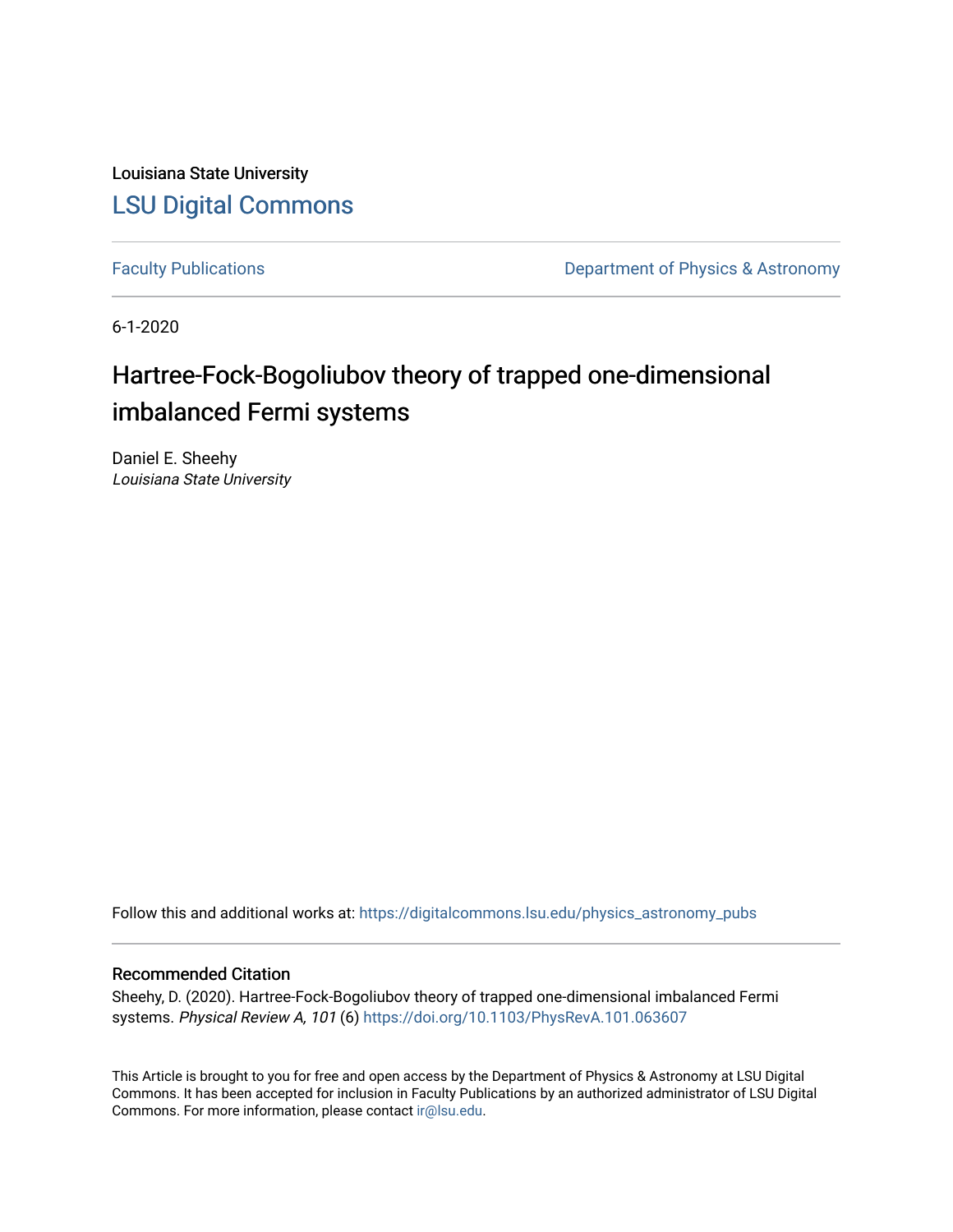# Hartree-Fock-Bogoliubov theory of trapped one-dimensional imbalanced Fermi systems

Kelly R. Patton<sup>1,\*</sup> and Daniel E. Sheehy<sup>2</sup>

<sup>1</sup>Department of Physics & Astronomy, Georgia Southern University-Armstrong Campus, Savannah, GA 31419, USA

 $2$ Department of Physics & Astronomy, Louisiana State University, Baton Rouge, Louisiana 70803, USA

(Dated: March 27, 2020)

Ground state Hartree-Fock-Bogoliubov (HFB) theory is applied to imbalanced spin-1/<sup>2</sup> onedimensional Fermi systems that are spatially confined by either a harmonic or a hard-wall trapping potential. It has been hoped that such systems, which can be realized using ultracold atomic gases, would exhibit the long-sought-after Fulde-Ferrell-Larkin-Ovchinnikov (FFLO) superfluid phase. The HFB formalism generalizes the standard Bogoliubov quasi-particle transformation, by allowing for Cooper pairing to exist between all possible single-particle states, and accounts for the effects of the inhomogeneous trapping potential as well as the mean-field Hartree potential. This provides an unbiased framework to describe inhomgenous densities and pairing correlations in the FFLO state of a confined 1D gas. In a harmonic trap, numerical minimization of the HFB ground state energy yields a spatially oscillating order parameter reminiscent of the FFLO state. However, we find that this state has almost no imprint in the local fermion densities (consistent with experiments that found no evidence of the FFLO phase). In contrast, for a hard-wall geometry, we find a strong signature of the spatial oscillations of the FFLO pairing amplitude reflected in the local in situ densities. In the hard wall case, the excess spins are strongly localized near regions where there is a node in the pairing amplitude, creating an unmistakeable crystalline modulation of the density.

#### I. INTRODUCTION

Irrespective of the temperature, applying a sufficiently strong external magnetic field to a superconductor destroys the superconducting state. For a conventional superconductor, a spin-imbalanced Fermi liquid becomes the energetically favored phase above this critical field strength. Driving this phase transition is the mismatch of the spin-↑ and spin-↓ Fermi energies, which is a consequence of the Zeeman splitting caused by the applied magnetic field. Within Bardeen Cooper Schrieffer (BCS) theory [\[1\]](#page-10-0), for an s-wave superconductor and weak interactions, once the Zeeman splitting reaches a critical value, on the order of the superconducting gap  $\Delta$ , the so-called Chandrasekhar-Clogston limit [\[2,](#page-10-1) [3\]](#page-10-2), the superconducting state is no longer energetically favorable. Depending on the effective dimensionality and interaction strength, a similar phase transition can occur in neutral fermionic superfluids, which are now commonly realized using ultracold atomic gases. In such systems, the mismatch of Fermi energies is accomplished by selectively populating two pseudo-spin-1/<sup>2</sup> hyperfine states of the atoms. Thus, in contrast with an archetypal condensed matter system, the spin imbalance in ultracold atomic gases can be readily fine-tuned across the full parameter range, from zero imbalance, equal numbers of each spin, to fully polarized.

The Fermi liquid phase is not the only possibility for fields greater than the Chandrasekhar-Clogston limit. Indeed, several unconventional superconducting/fluid phases have been theoretically predicted to ex-



<span id="page-1-1"></span>FIG. 1. (Color online) The top and bottom panels each show the local magnetization (black curves) and pairing amplitude (red curves) for a one-dimensional imbalanced Fermi superfluid confined in a parabolic single-particle potential (top panel) and a homogeneous box trap (bottom panel). While each case shows oscillatory pairing correlations reminiscent of an FFLO [\[4,](#page-10-3) [5\]](#page-10-4) phase, the signature of such pairing in the local density is much stronger in the case of a box trap. The arrows indicate which y-axis each curve corresponds to. (All parameters are the same as in Figs. [2](#page-6-0) and [3.](#page-8-0))

ist in this regime. One such phase is the Fulde-Ferrell-Larkin-Ovchinnikov (FFLO) state [\[4,](#page-10-3) [5\]](#page-10-4), which has attracted considerable attention for many years. Unlike a conventional fermionic superfluid, where the Cooper pairs have zero net momentum, the FFLO state is comprised of pairs having momentum  $Q$ . In a translationally invariant system and at weak coupling, it can be shown that  $Q \approx \mathbf{k}_{\mathrm{F}}^{\uparrow} - \mathbf{k}_{\mathrm{F}}^{\downarrow}$ , where  $\mathbf{k}_{\mathrm{F}}^{\sigma}$  are the Fermi wave vectors of

<span id="page-1-0"></span><sup>∗</sup>[kpatton@georgiasouthern.edu](mailto:kpatton@georgiasouthern.edu)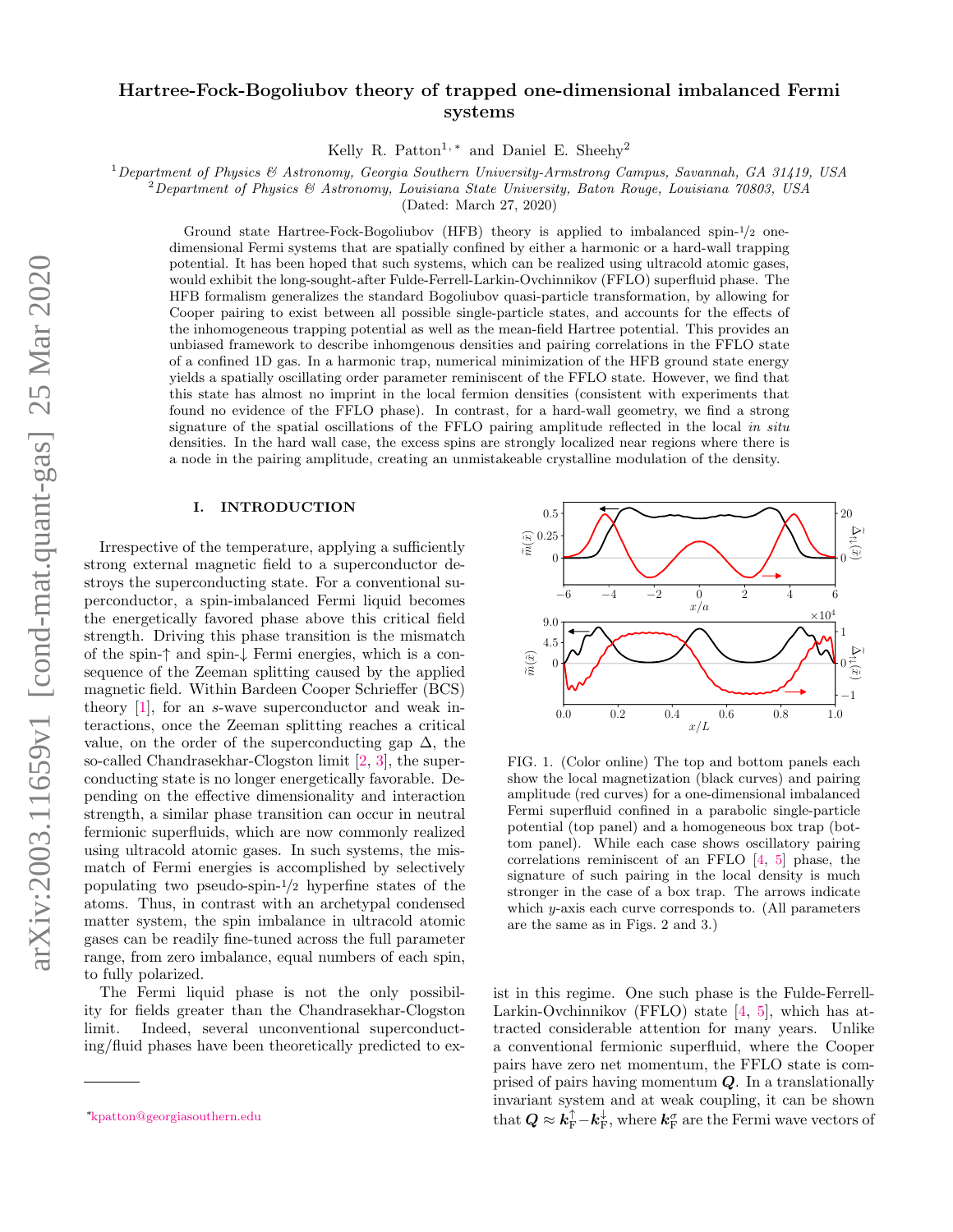each spin. This momentum corresponds to a periodic real space order parameter  $\Delta(r) = \Delta(r+a)$ , where the lattice constant  $|\mathbf{a}| \approx 2\pi/|\mathbf{Q}|$ . Fulde and Ferrell (FF) proposed a plane wave order parameter  $\Delta(r) \propto e^{i\mathbf{Q} \cdot \mathbf{r}}$ , while Larkin and Ovchinnikov (LO) proposed a standing wave version  $\Delta(r) \propto \cos(Q \cdot r)$ . Above the Chandrasekhar-Clogston limit, both are energetically more favorable than a Fermi liquid, but the LO state is believed to have the lowest energy of the two.

In addition to the ground state spontaneously breaking the  $U(1)$  symmetry related to fixed particle number, the FF-state order parameter would also break inversion symmetry, while the LO state would break translational invariance. It is thought that the breaking of these additional symmetries, especially for an LO state, would lead to a clear experimental signature in the local density [\[6\]](#page-10-5). Indeed, an LO-type superfluid would possess a modulated density that is commensurate with the oscillations of the local pairing function. Physically, this density modulation results from the unpaired atoms, due to the imbalance, localizing near the nodes of the pairing amplitude. As a result, the simultaneous coexistence of a magnetic lattice order and a superfluid would occur. Unfortunately, despite considerable effort over the past sixty years, little to no conclusive experimental evidence of an FFLO state in either ultracold gases [\[7–](#page-10-6)[22\]](#page-10-7) or condensed matter systems [\[23,](#page-10-8) [24\]](#page-10-9) has been found.

As previously mentioned, the particle number of each pseudo-spin is externally controllable in ultracold atomic systems, as well as the atoms' effective spatial dimensionality and inter-particle interactions. These experimental controls make ultracold atomic gases an almost ideal physical system to realize exotic states of matter. While the regime of stability for the FFLO state of a trapped Fermi gas is predicted to be rather narrow in three dimensions [\[25](#page-10-10)[–27\]](#page-10-11), the situation improves in lower dimensions. In particular, the FFLO phase has been theoretically predicted to be stable over a wide parameter range in one dimension (1D) [\[28,](#page-10-12) [29\]](#page-10-13). Experiments [\[22\]](#page-10-7) for a harmonically trapped gas in 1D show that at small population imbalances, the gas is locally magnetized only in a central region of the trap, while the edges of the cloud remain unpolarized. The spatial extent of the polarized central region grows with increasing imbalance until a critical polarization  $P_c$  is reached, above which the entire cloud becomes magnetic. Nevertheless, no sign of an underlying FFLO-like order parameter is discernible in the in situ densities. However, it is unclear how the anisotropic trapping potential, which is omnipresent in ultracold atomic systems and breaks translational symmetry, effects spatially varying phases, such as FFLO, or their detection.

Further uncertainty arises as predictions from different theoretical methods have varying degrees of agreement with each other and the experiments. For example, exact thermodynamic Bethe ansatz combined with the local density approximation (BA+LDA) appears to be consistent with experimental results [\[28](#page-10-12)[–32\]](#page-10-14). The results of BA+LDA predict a magnetized central core that grows with increasing polarization. The critical polarization  $P_c$ , above which the entire cloud is magnetized, is also in general agreement with the experimental results. In principle, the Bethe ansatz gives the exact many-body wave function, from which the local density can be obtained. Unfortunately, extracting the local density from the many-body wave function is difficult. Thus, the re-sults of Refs. [28](#page-10-12)[–32](#page-10-14) only represent the *average* density (total particle number N per volume V:  $n = N/V$ ) in the thermodynamic limit and not the exact local density  $n(x)$ . The average density in the inhomogeneous trap is found within the LDA, which amounts to replacing the thermodynamic chemical potential  $(\mu)$  dependence of the average density,  $n(\mu)$ , by a spatially vary one,  $\mu \rightarrow \mu - V(x)$ , where  $V(x)$  is the trapping potential;  $n(\mu - V(x))$ . Unsurprisingly, the results show no spatial modulation of the average density that would be indicative of an FFLO-like state. To directly take into account the effects of the trapping potential, the present authors put forth a BCS-like variational wave function in Ref. [33.](#page-10-15) Reminiscent of the experiment and BA+LDA, this wave function also produced magnetized and unmagnetized regions, but, unlike BA+LDA, it further showed LO-like oscillations in the local pairing amplitude. Nonetheless, no signature of these oscillations was reflected in the local in situ densities. In contrast, local mean-field theory [\[34–](#page-10-16) [37\]](#page-10-17) and various lattice models and methods [\[38–](#page-10-18)[43\]](#page-10-19) tend to show large oscillations in the pairing amplitude that are clearly (in most cases) correlated with a modulation of the local density or magnetization.

In this article, we take yet another approach to the physics of FFLO phases in trapped fermionic atomic gases with an imposed population imbalance. We apply the configuration based Hartree-Fock-Bogoliubov (HFB) [\[44–](#page-10-20)[47\]](#page-10-21) theory to these systems. HFB theory is a generalization of Hartree-Fock mean-field theory to systems with Cooper pairing. Unlike standard BCS theory, where the Bogoliubov quasi-particles are a linear combination of a single particle and a single hole, in HFB theory, a quasi-particle is represented by a linear combination of all possible particle and hole states. This is of importance because, in a balanced and translationally invariant system, the only particle-particle interaction terms that are meaningful in the renormalization-group (RG) sense are the ones that give rise to the formation of standard Cooper pairs, i.e., the interaction between planewave-time-reserved states [\[48\]](#page-11-0). However, since the universality class of an infinite FFLO system is currently unknown, it is not clear what the relevant interactions (in the RG sense) in a trapped and/or imbalanced system are. Hartree-Fock-Bogoliubov theory circumvents this ambiguity by allowing for a broad range of pairing and density correlations.

An additional advantage of the HFB approach is that it takes into account the effect of the nontrivial inhomogeneous Hartree potential. The real space, or coordinate, version of HFB has previously been applied to trapped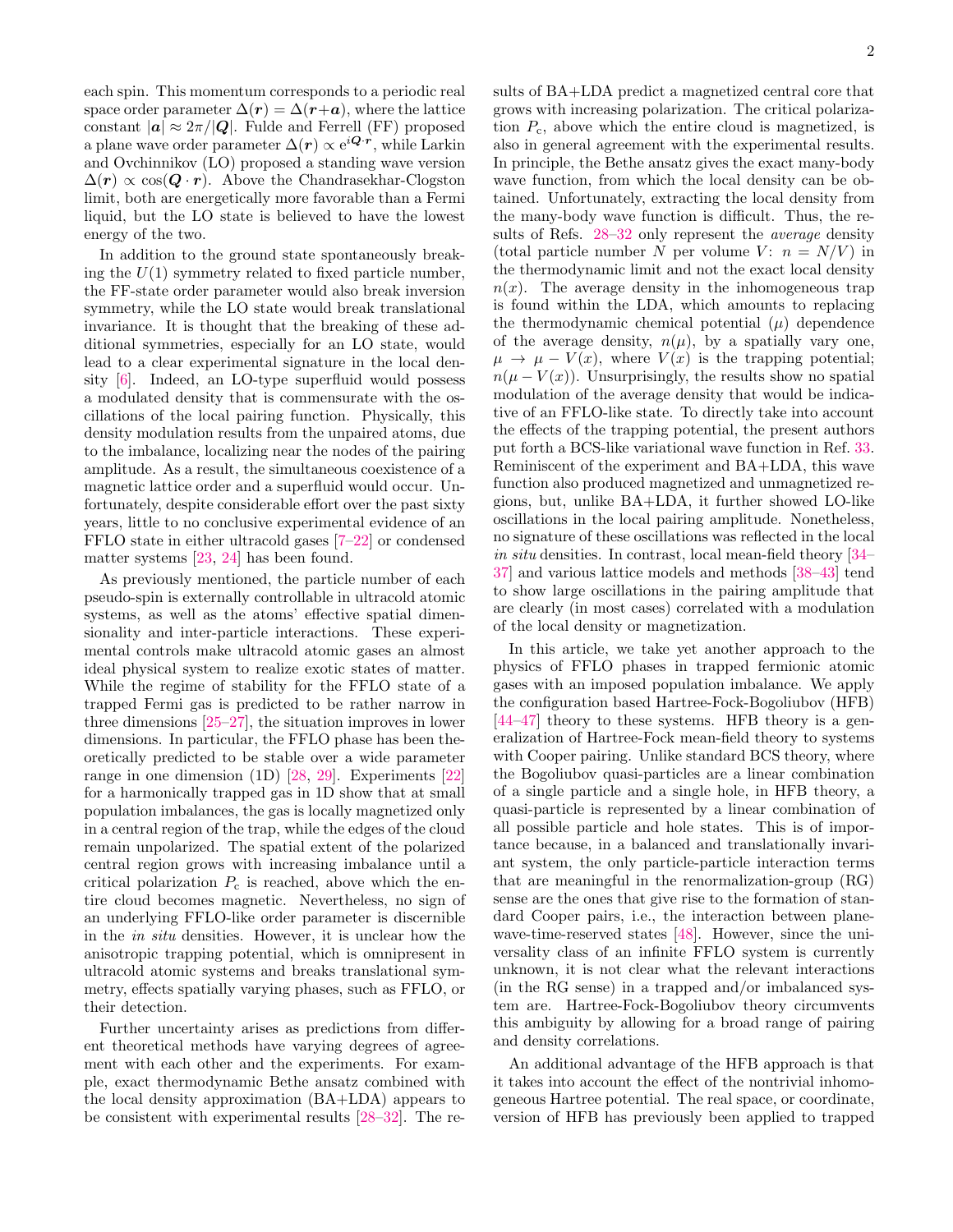and imbalanced systems [\[34](#page-10-16)[–37\]](#page-10-17). Here, we apply HFB in the single-particle basis, the so-called configuration formalism. This formalism has been highly developed in the nuclear physics community [\[44\]](#page-10-20). The benefit of this approach is that it results in more detailed information about the system. For example, besides the local densities and pairing amplitude, one has access to the occupation probability of each level, the pairing amplitude between all single-particle states, the mode resolved singleparticle density matrix, or any other equal-time ground state correlation function. This leads to building a richer and more physically intuitive picture of the FFLO state in trapped systems. Additionally, this method allows for optimal control over the size of the Hilbert space needed for numerical calculations as the strength of particleparticle interactions is increased. This will become especially important in higher-dimensional systems where regularization of the two-body interaction potential is necessary. Applying HFB to ultracold atomic gases in higher dimensions will be part of future work.

In the following sections, we present the application of HFB theory to find the mean-field ground state of polarized spin-1/<sup>2</sup> fermions in 1D. We obtained results for two specific systems: Fermions with a harmonic (parabolic) confining trap and fermions with a box-shaped (hardwall, or "homogeneous") confining potential [\[49,](#page-11-1) [50\]](#page-11-2). In the harmonic case, our HFB method agrees with both experiments and BA+LDA theory for observables like the critical  $P_c$ , giving us confidence in this method. Our main findings concern the existence and nature (and potential observability) of any FFLO pairing correlations in the presence of these two types of trapping potential. In general, we find that the ground states of both systems, in the polarized regime, are FFLO-like, showing spatial oscillations in both the local pairing amplitude and the local densities. However, the details show significant differences between the two systems as shown in Fig. [1.](#page-1-1) For the harmonically trapped system, the amplitudes of the density modulations are relatively small, especially in comparison to the hard-wall case, and would probably be entirely washed out at finite temperature [\[35\]](#page-10-22) or by other experimental limitations (such as imaging resolution). Another striking difference is that unlike the harmonic trap, there is no central region of magnetization in the hard-wall system. Instead, at all polarizations, the system is only magnetic near the nodes of the pairing amplitude with zero magnetization elsewhere, i.e., the local magnetization has a definitive crystalline order. Thus, our results imply that it may be much easier to experimentally detect the FFLO state in a box-shaped trap.

The rest of this Paper is organized as follows. In Sec. [II,](#page-3-0) we present the general HFB theory for a system of fermions in one spatial dimension subject to a trapping potential  $V(x)$ . In Sec. [III](#page-5-0) we apply the HFB theory to the two specific systems described above, i.e., the case of harmonically trapped atoms characterized by trap frequency  $\omega_0$  (i.e.,  $V(x) = \frac{1}{2} m \omega_0^2 x^2$ ) and the case of a homogeneous box trap of size L (i.e.,  $V(x) = 0$  for

 $0 < x < L$  and  $V(x) = \infty$  elsewhere). In Sec. [IV,](#page-9-0) we elaborate on these results and discuss the prospects of their extension and future work.

#### <span id="page-3-0"></span>II. THEORY

Here, for completeness, we recap the salient aspects of HFB theory, which can be found in the literature [\[44–](#page-10-20)[47\]](#page-10-21), although, unfortunately, with varying notational conventions. In principle, this can be applied to systems of arbitrary dimensionality, but currently we will only be interested in 1D systems.

We take the second quantized 1D Hamiltonian of a trapped interacting spin- $\frac{1}{2}$  Fermi system to be  $(\hbar = 1)$ :

$$
\hat{H} = \sum_{\sigma} \int_{-\infty}^{\infty} dx \, \hat{\Psi}_{\sigma}^{\dagger}(x) \left[ -\frac{\nabla^2}{2m} + V(x) \right] \hat{\Psi}_{\sigma}(x) \tag{1}
$$

$$
+\frac{1}{2}\sum_{\sigma,\sigma'-\infty}\int\limits_{-\infty}^{\infty}dxdx'\,\hat{\Psi}_{\sigma}^{\dagger}(x)\hat{\Psi}_{\sigma'}^{\dagger}(x')U(x-x')\hat{\Psi}_{\sigma'}(x')\hat{\Psi}_{\sigma}(x),
$$

where  $V(x)$  is the external trapping potential, and  $U(x$  $x'$ ) is the two-body interaction. In the following sections we will restrict ourselves to a harmonic or hard-wall trapping potential and assume an attractive short-range interaction, which is common for ultracold atomic gases, but for now the trapping potential and interaction will remain arbitrary.

Expanding the field operators in terms of mode operators,  $\hat{\Psi}_{\sigma}^{(\dagger)}(x) = \sum_{n} \psi_{n}^{(*)}(x) \hat{a}_{n\sigma}^{(\dagger)}$ , the Hamiltonian becomes

<span id="page-3-1"></span>
$$
\hat{H} = \sum_{n,\sigma} \epsilon_n \hat{a}_{n\sigma}^\dagger \hat{a}_{n\sigma} + \frac{1}{2} \sum_{\sigma,\sigma'} \sum_{i,j,k,l} U_{i,j,k,l} \hat{a}_{i\sigma}^\dagger \hat{a}_{j\sigma'}^\dagger \hat{a}_{k\sigma'} \hat{a}_{l\sigma},\tag{2}
$$

where

$$
\int_{-\infty}^{\infty} dx \, \psi_n^*(x) \left[ -\frac{\nabla^2}{2m} + V(x) \right] \psi_{n'}(x) = \delta_{n,n'} \epsilon_n, \qquad (3)
$$

and

<span id="page-3-2"></span>
$$
U_{i,j,k,l} = \int_{-\infty}^{\infty} dx dx' \psi_i^*(x) \psi_j^*(x') U(x - x') \psi_k(x') \psi_l(x).
$$
\n(4)

Going forward, it will be convenient to express the terms appearing in Eq. [\(2\)](#page-3-1) using a composite orbital-spin index;  $\alpha = (n, \sigma)$ . Then, the matrix elements of the kinetic energy and interaction terms are

$$
T_{\alpha,\beta} = \delta_{n_{\alpha},n_{\beta}} \delta_{\sigma_{\alpha},\sigma_{\beta}} \epsilon_{n_{\alpha}} = \delta_{\alpha,\beta} \epsilon_{\alpha},\tag{5}
$$

and

$$
U_{\alpha,\beta,\delta,\gamma} = \delta_{\sigma_{\alpha},\sigma_{\gamma}} \delta_{\sigma_{\beta},\sigma_{\delta}} U_{i_{\alpha},j_{\beta},k_{\delta},l_{\gamma}}.
$$
 (6)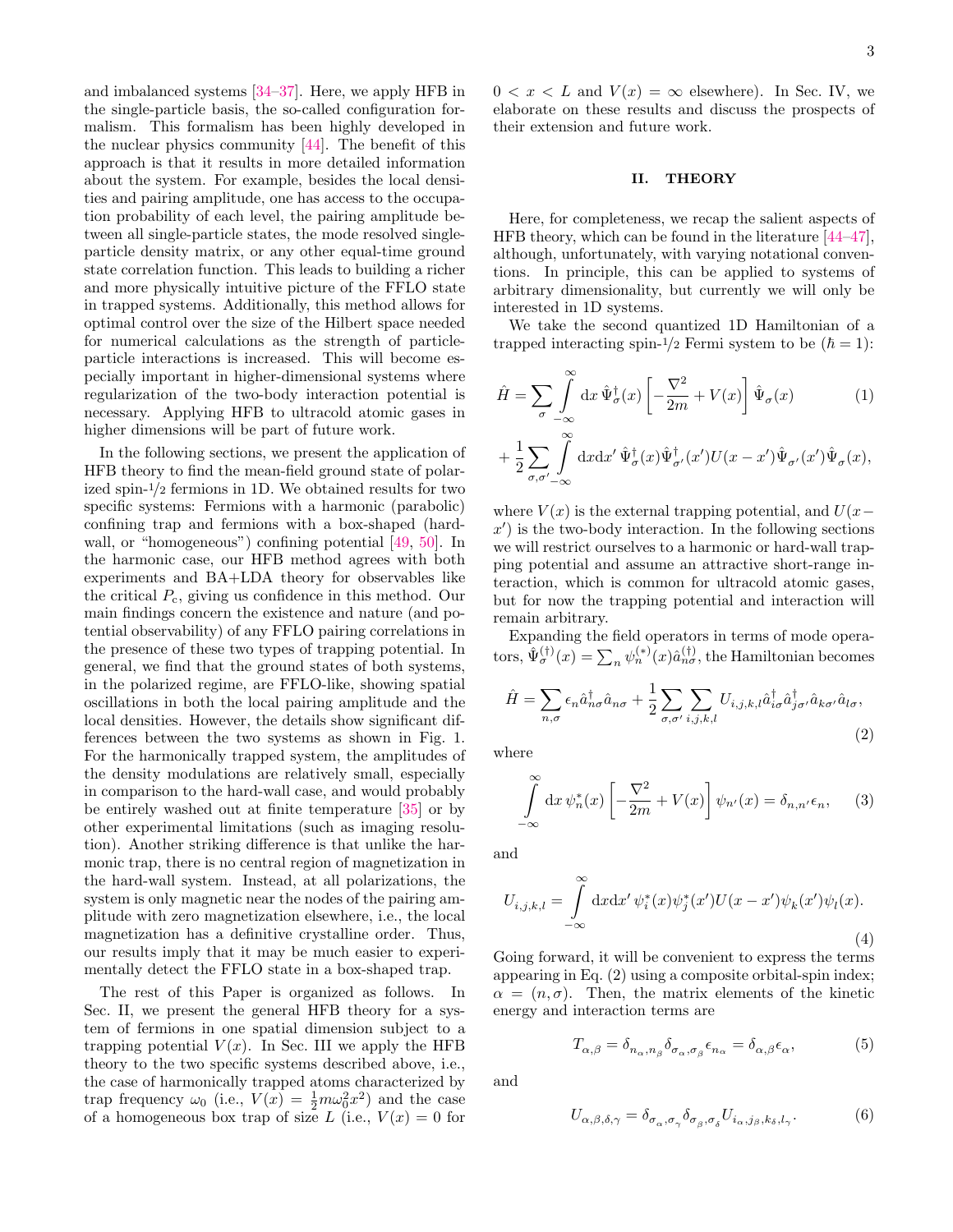The full Hamiltonian is, then,

<span id="page-4-10"></span>
$$
\hat{H} = \sum_{\alpha,\beta} T_{\alpha,\beta} \hat{a}_{\alpha}^{\dagger} \hat{a}_{\beta} + \frac{1}{2} \sum_{\alpha,\beta,\delta,\gamma} U_{\alpha,\beta,\delta,\gamma} \hat{a}_{\alpha}^{\dagger} \hat{a}_{\beta}^{\dagger} \hat{a}_{\delta} \hat{a}_{\gamma}, \quad (7)
$$

where  $\sum_{\alpha} = \sum_{n} \sum_{\sigma}$  etc. It will be further convenient to anti-symmetrize the interaction term,  $U_{\alpha,\beta,\delta,\gamma}$ , in the last two indices:

$$
U_{\alpha,\beta,[\delta,\gamma]} = \frac{1}{2} \left( U_{\alpha,\beta,\delta,\gamma} - U_{\alpha,\beta,\gamma,\delta} \right) \equiv \frac{1}{2} \overline{U}_{\alpha,\beta,\delta,\gamma}.
$$
 (8)

Using Eq. [\(4\)](#page-3-2) one can show  $\overline{U}_{\alpha,\beta,\delta,\gamma}$  has the following symmetry relations:

$$
\overline{U}_{\alpha,\beta,\delta,\gamma} = -\overline{U}_{\alpha,\beta,\gamma,\delta} = -\overline{U}_{\beta,\alpha,\delta,\gamma} = \overline{U}_{\beta,\alpha,\gamma,\delta} = \overline{U}_{\delta,\gamma,\alpha,\beta}^* \tag{9}
$$

This finally gives [\[60\]](#page-11-3)

<span id="page-4-5"></span>
$$
\hat{H} = \sum_{\alpha,\beta} T_{\alpha,\beta} \hat{a}_{\alpha}^{\dagger} \hat{a}_{\beta} + \frac{1}{4} \sum_{\alpha,\beta,\delta,\gamma} \overline{U}_{\alpha,\beta,\delta,\gamma} \hat{a}_{\alpha}^{\dagger} \hat{a}_{\beta}^{\dagger} \hat{a}_{\delta} \hat{a}_{\gamma}.
$$
 (10)

The basic idea of HFB theory is to generalize the wellknown Bogoliubov-Valatin transformation [\[51,](#page-11-4) [52\]](#page-11-5) to allow for the most general transformation to quasi-particle operators,  $\hat{\gamma}_{\alpha}$  and  $\hat{\gamma}_{\alpha}^{\dagger}$ , in terms of the single-particle states. To do this we define:

<span id="page-4-0"></span>
$$
\hat{\gamma}_{\alpha}^{\dagger} = \sum_{\alpha'} \left[ \left( \boldsymbol{V}^{\mathrm{T}} \right)_{\alpha,\alpha'} \hat{a}_{\alpha'} + \left( \boldsymbol{U}^{\mathrm{T}} \right)_{\alpha,\alpha'} \hat{a}_{\alpha'}^{\dagger} \right], \qquad (11a)
$$

$$
\hat{\gamma}_{\alpha} = \sum_{\alpha'} \left[ \left( \boldsymbol{V}^{\dagger} \right)_{\alpha,\alpha'} \hat{a}_{\alpha'}^{\dagger} + \left( \boldsymbol{U}^{\dagger} \right)_{\alpha,\alpha'} \hat{a}_{\alpha'} \right], \qquad (11b)
$$

where  $V$  and  $U$  are matrices whose elements are the variational parameters that will used to minimize the meanfield ground state energy. The inverse transformation from quasi-particle back to single-particle operators can be most easily found by first defining the column vector

$$
\begin{pmatrix}\n\hat{a}_{n_1\uparrow} \\
\hat{a}_{n_2\uparrow} \\
\vdots \\
\hat{a}_{n_{1\downarrow}} \\
\hat{a}_{n_1\downarrow} \\
\vdots \\
\hat{a}_{n_{1\uparrow}}^{\dagger} \\
\vdots \\
\hat{a}_{n_{1\downarrow}}^{\dagger}\n\end{pmatrix}
$$
\n(12)

and similarly for  $\left(\begin{array}{c} \hat{\gamma} \\ \hat{\gamma} \end{array}\right)$  $\hat{\gamma}^{\dagger}$  $\setminus$ . Then the unitary transformation, Eq. [\(11\)](#page-4-0), between the two can then be written in block matrix form as

<span id="page-4-3"></span>
$$
\begin{pmatrix} \hat{\gamma} \\ \hat{\gamma}^{\dagger} \end{pmatrix} = \begin{pmatrix} U^{\dagger} & V^{\dagger} \\ V^{\mathrm{T}} & U^{\mathrm{T}} \end{pmatrix} \begin{pmatrix} \hat{a} \\ \hat{a}^{\dagger} \end{pmatrix} \equiv \mathcal{U} \begin{pmatrix} \hat{a} \\ \hat{a}^{\dagger} \end{pmatrix} . \tag{13}
$$

By unitarity  $(\mathcal{U}^{\dagger} = \mathcal{U}^{-1})$  of the transformation we require

<span id="page-4-1"></span>
$$
\mathcal{U}^{\dagger} \mathcal{U} = \mathcal{U} \mathcal{U}^{\dagger} = \mathbb{1}, \tag{14}
$$

where

<span id="page-4-6"></span><span id="page-4-2"></span>
$$
\mathcal{U}^{\dagger} = \left(\begin{array}{cc} U & V^* \\ V & U^* \end{array}\right). \tag{15}
$$

Thus from Eqs. [\(14\)](#page-4-1) and [\(15\)](#page-4-2) this implies we must have

$$
U^{\dagger}U + V^{\dagger}V = \mathbb{1}, \qquad UU^{\dagger} + V^*V^{\mathrm{T}} = \mathbb{1},
$$
  

$$
U^{\mathrm{T}}V + V^{\mathrm{T}}U = \mathbb{0}, \qquad UV^{\dagger} + V^*U^{\mathrm{T}} = \mathbb{0}. \tag{16}
$$

Furthermore, from Eq. [\(13\)](#page-4-3) the inverse transformation is given as

$$
\begin{pmatrix} \hat{a} \\ \hat{a}^{\dagger} \end{pmatrix} = \mathcal{U}^{-1} \begin{pmatrix} \hat{\gamma} \\ \hat{\gamma}^{\dagger} \end{pmatrix} = \mathcal{U}^{\dagger} \begin{pmatrix} \hat{\gamma} \\ \hat{\gamma}^{\dagger} \end{pmatrix}, \qquad (17)
$$

or explicitly by

<span id="page-4-4"></span>
$$
\hat{a}_{\alpha} = \sum_{\alpha'} \left( U_{\alpha,\alpha'} \hat{\gamma}_{\alpha'} + V_{\alpha,\alpha'}^* \hat{\gamma}_{\alpha'}^\dagger \right),\tag{18a}
$$

$$
\hat{a}_{\alpha}^{\dagger} = \sum_{\alpha'} \left( V_{\alpha,\alpha'} \hat{\gamma}_{\alpha'} + U_{\alpha,\alpha'}^* \hat{\gamma}_{\alpha'}^{\dagger} \right). \tag{18b}
$$

Next we assume a (unnormalized) mean-field ground state of the form  $|\Phi\rangle = \prod_{\alpha} \hat{\gamma}_{\alpha} |\text{vac}\rangle$ . The mean-field ground state acts as a quasi-particle vacuum and satisfies  $\hat{\gamma}_{\alpha}|\Phi\rangle = 0$  for all  $\alpha$ . This implies  $\langle \Phi | \hat{\gamma}_{\alpha}^{\dagger} \hat{\gamma}_{\alpha'} | \Phi \rangle = 0$ . We further require that there be no residual pairing between quasi-particles in the ground state, i.e.,

$$
\langle \Phi | \hat{\gamma}_{\alpha} \hat{\gamma}_{\alpha'} | \Phi \rangle = \langle \Phi | \hat{\gamma}_{\alpha}^{\dagger} \hat{\gamma}_{\alpha'}^{\dagger} | \Phi \rangle = 0. \tag{19}
$$

Thus the one-body density matrix in the single-particle basis is given by

<span id="page-4-8"></span>
$$
\rho_{\alpha,\alpha'} \equiv \frac{\langle \Phi | \hat{a}_{\alpha}^{\dagger} \hat{a}_{\alpha'} | \Phi \rangle}{\langle \Phi | \Phi \rangle} = \sum_{\beta} V_{\alpha,\beta} V_{\alpha',\beta}^*,
$$

$$
= (\boldsymbol{V} \boldsymbol{V}^{\dagger})_{\alpha,\alpha'} \tag{20}
$$

and similarly for the anomalous one-body density matrix

<span id="page-4-9"></span>
$$
\kappa_{\alpha,\alpha'} \equiv \frac{\langle \Phi | \hat{a}_{\alpha} \hat{a}_{\alpha'} | \Phi \rangle}{\langle \Phi | \Phi \rangle} = \sum_{\beta} U_{\alpha,\beta} V_{\alpha',\beta}^*,
$$

$$
= (\boldsymbol{U} \boldsymbol{V}^{\dagger})_{\alpha,\alpha'}.
$$
(21)

One can show that these quantities obey the following symmetry conditions

$$
\rho = \rho^{\dagger} \quad \text{and} \quad \kappa^* = -\kappa^{\dagger}. \quad (22)
$$

Using Eqs. [\(18\)](#page-4-4) the full Hamiltonian, Eq. [\(10\)](#page-4-5), can be expressed in terms of quasi-particle operators as

<span id="page-4-7"></span>
$$
\hat{H} = E_0 + \hat{H}_{1b} + \hat{H}_{2b},
$$
\n(23)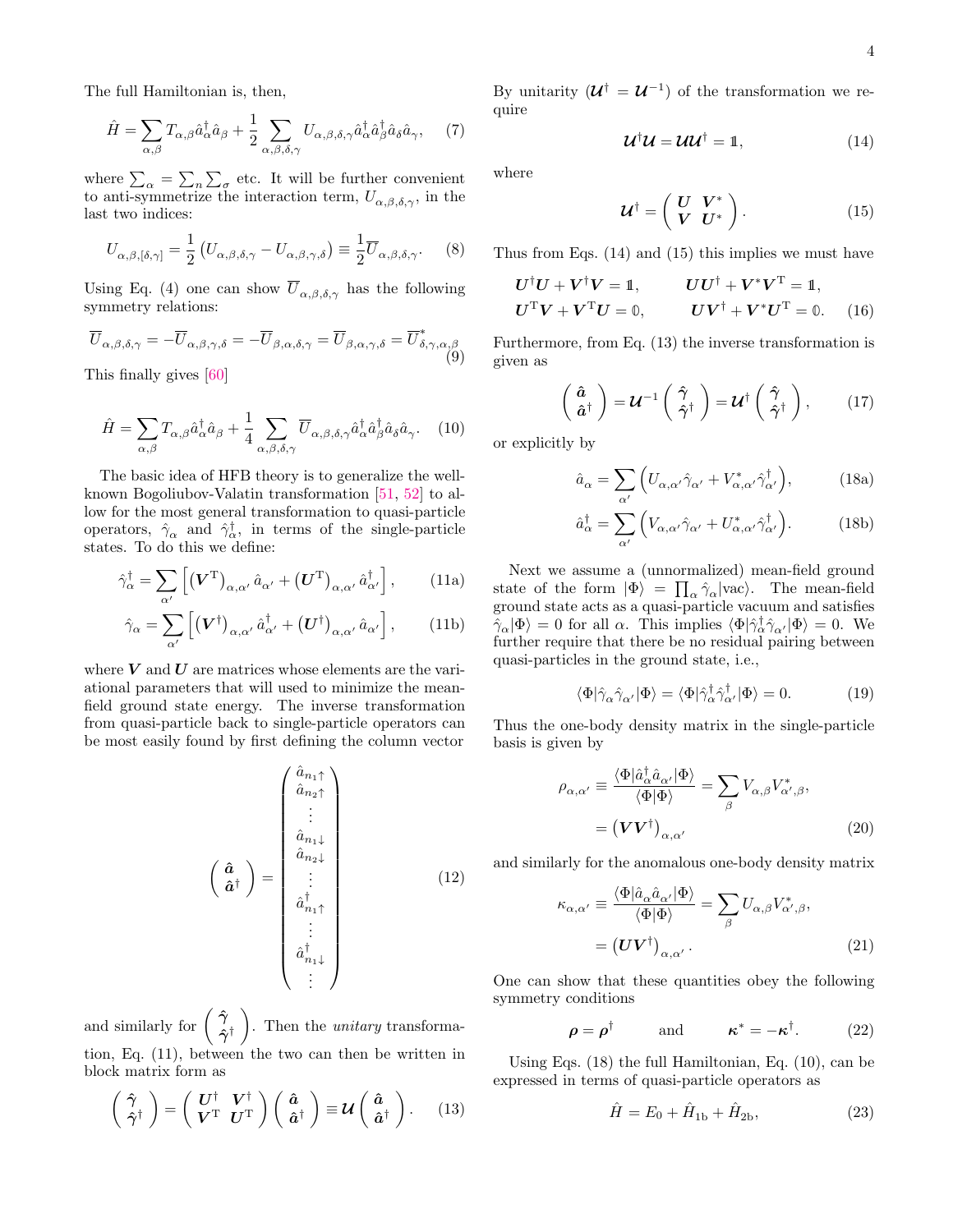where

$$
E_0 = \text{Tr}\left(\boldsymbol{T}\boldsymbol{\rho}^* - \frac{1}{2}\boldsymbol{\Gamma}\boldsymbol{\rho}^* + \frac{1}{2}\boldsymbol{\Delta}\boldsymbol{\kappa}^*\right),\qquad(24)
$$

is the quasi-particle mean-field ground (vacuum) state energy, and  $\hat{H}_{\rm 1b}$  and  $\hat{H}_{\rm 2b}$  are one- and two-body quasiparticle operator terms. The one- and two-body terms are not of use in the present work and are quite lengthy, and thus, will not be explicitly given here. The inclusion of these terms would be necessary for excited quasiparticle states, for a finite temperature, or the inclusion of quasi-particle interactions, which we do not consider here. They can be found in the literature, for example, see Ref. [53.](#page-11-6) In Eq. [\(24\)](#page-5-1) we have also defined the Hartree energy  $\Gamma_{\alpha\delta}$  and pairing matrix  $\Delta_{\alpha,\beta}$  as

$$
\Gamma_{\alpha,\delta} = \sum_{\beta,\gamma} \overline{U}_{\alpha,\beta,\delta,\gamma} \rho_{\gamma,\beta}^* \tag{25}
$$

$$
\Delta_{\alpha,\beta} = \frac{1}{2} \sum_{\delta,\gamma} \overline{U}_{\alpha,\beta,\delta,\gamma} \kappa_{\delta,\gamma}.
$$
 (26)

Similarly, the local spin-resolved densities, magnetization, and pairing amplitude are given by

<span id="page-5-2"></span>
$$
n_{\sigma}(x) = \sum_{n,n'} \psi_n^*(x)\psi_{n'}(x)\rho_{n\sigma,n'\sigma},\tag{27}
$$

<span id="page-5-3"></span>
$$
m(x) = n_{\uparrow}(x) - n_{\downarrow}(x), \tag{28}
$$

and

$$
\Delta_{\sigma,\sigma'}(x) = \sum_{n,n'} \psi_n(x) \psi_{n'}(x) \kappa_{n\sigma,n'\sigma'} \tag{29}
$$

respectively.

Finally, we seek to numerically minimize the ground state energy  $E_0$ , Eq. [\(24\)](#page-5-1), as a function of the matrices U and V, subject to the unitary constraints Eqs.  $(16)$ , the symmetry relations of  $\rho$  and  $\kappa$  given in Eq. [\(22\)](#page-4-7), and the total particle number constraint

$$
N = \text{Tr}\,\boldsymbol{\rho} = \text{Tr}\,\boldsymbol{V}\boldsymbol{V}^{\dagger}.\tag{30}
$$

In an imbalanced gas with different numbers for spin-↑ and spin-↓

$$
N_{\uparrow} = \sum_{n} \rho_{n\uparrow, n\uparrow} \qquad \text{and} \qquad N_{\downarrow} = \sum_{n} \rho_{n\downarrow, n\downarrow}, \tag{31}
$$

are the relevant constraints.

Because the ground state energy, Eq. [\(24\)](#page-5-1), is expressed in terms of  $\rho$  and  $\kappa$  it is natural to use their matrix elements as the variables of minimization as opposed to the matrix elements of  $U$  and  $V$ , which appear in the unitary constraints, Eqs. [\(16\)](#page-4-6). Using the definitions of  $\rho$ and  $\kappa$  given in Eq. [\(20\)](#page-4-8) and Eq. [\(21\)](#page-4-9), one can show that the unitary constraints also be expressed as:

$$
\boldsymbol{\kappa}^{\mathrm{T}} + \boldsymbol{\kappa} = \mathbb{0},\tag{32a}
$$

$$
\kappa \rho - \rho \kappa = 0, \qquad (32b)
$$

$$
\rho^2 - \rho - \kappa^* \kappa = 0. \tag{32c}
$$

<span id="page-5-1"></span>Along with the condition  $\rho = \rho^{\dagger}$  this completes the minimization constraints.

#### <span id="page-5-0"></span>III. RESULTS

Our next task is to apply the HFB formalism outlined in the previous section to scenarios that are relevant to recent experiments in ultracold atomic gases, namely spatially confined one-dimensional imbalanced spin-1/2 Fermi systems. In Sec. [III A,](#page-6-1) the external trapping potential is chosen to be harmonic and in Sec. [III B](#page-9-1) a hard-wall box is assumed. For both setups we use a short-ranged particle-particle interaction  $U(x-x') = \lambda \delta(x-x')$ , which is relevant for dilute ultracold atomic gases.

<span id="page-5-4"></span>We will further simplify the problem by assuming both  $\rho$  and  $\kappa$  are real. This choice precludes a complex FFtype pairing amplitude. Our justification for this assumption is that the LO-type state (in which pairing is real) is believed to be energetically more stable [\[5\]](#page-10-4); nonetheless, relaxing this simplification will be left for future work. With this assumption, the HFB ground state energy and constraint conditions become,

$$
E_0 = \text{Tr}\left(\boldsymbol{T}\boldsymbol{\rho} - \frac{1}{2}\boldsymbol{\Gamma}\boldsymbol{\rho} + \frac{1}{2}\boldsymbol{\Delta}\boldsymbol{\kappa}\right),\tag{33}
$$

and

$$
N_{\uparrow} = \sum_{n} \rho_{n\uparrow, n\uparrow} \quad \text{and} \quad N_{\downarrow} = \sum_{n} \rho_{n\downarrow, n\downarrow}, \tag{34}
$$

along with

$$
\rho = \rho^{\mathrm{T}},\tag{35a}
$$

$$
\kappa = -\kappa^{\mathrm{T}},\tag{35b}
$$

$$
\kappa \rho = \rho \kappa, \qquad (35c)
$$

$$
\rho^2 - \rho = \kappa \kappa. \tag{35d}
$$

The solution to a large scale constrained non-linear minimization problem is needed to find the ground state energy. The open-source software IPOPT [\[54\]](#page-11-7) was used for this purpose. In principle, both  $\rho$  and  $\kappa$  are infinitedimensional matrices, but for computational purposes, a finite representation must be used. In a subspace of the full Hilbert space, each matrix has a linear size of  $2\mathcal{D}$ , where the 2 accounts for the spin and  $\mathcal D$  is the dimension of the subspace. For both trapping potentials, we used  $D = 40$ . This amounts to a minimization problem in approximately 13,000 variables, the total matrix elements of  $\rho$  and  $\kappa$ . With this cutoff, the number of particles, and interaction strength  $\lambda$  used in the calculations, the occupation of the highest state in the restricted Hilbert space remains only at the 1% level, for either trapping potential.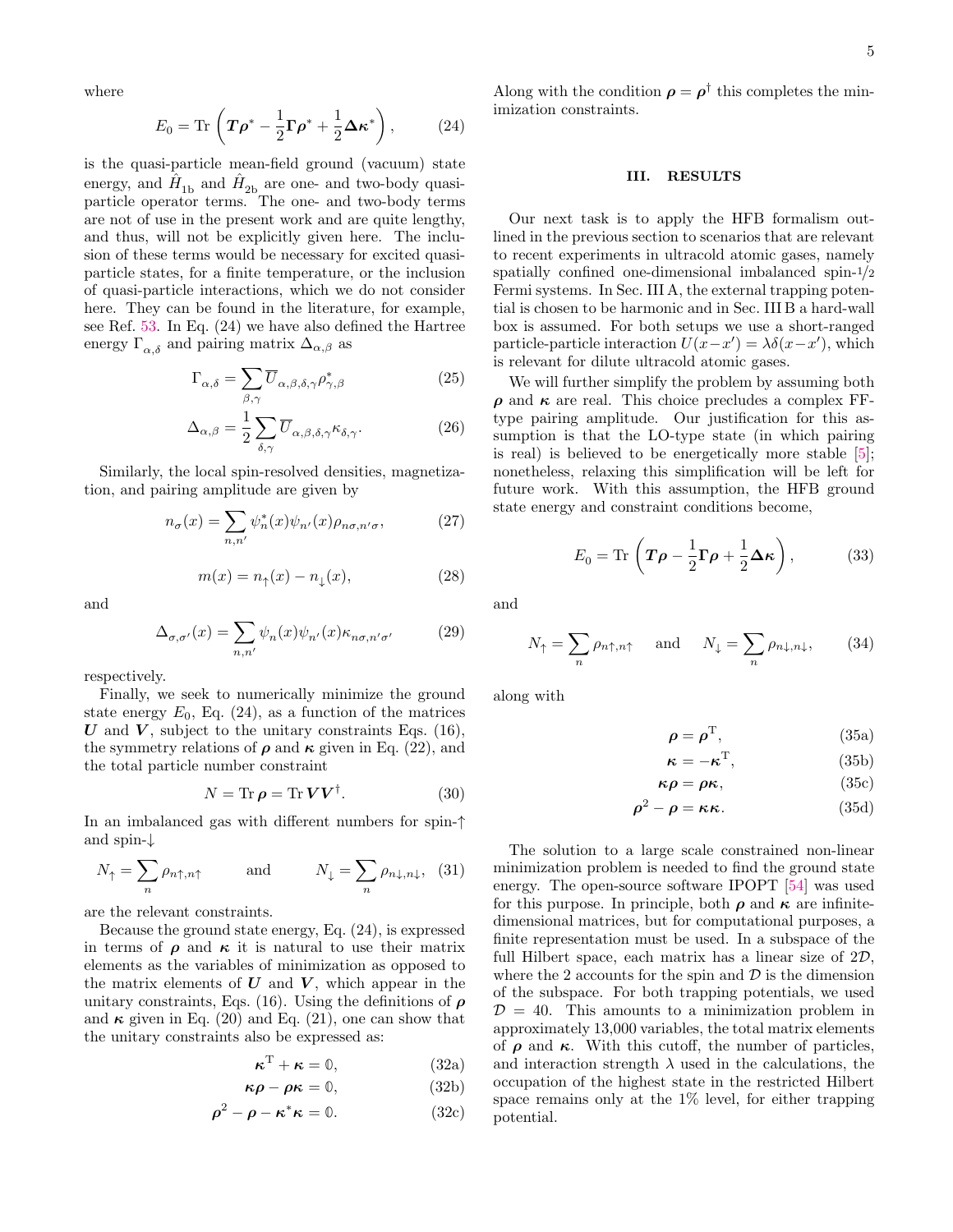<span id="page-6-4"></span><span id="page-6-2"></span>

<span id="page-6-0"></span>FIG. 2. (Color online) Harmonic trap case: In each panel, Figs. [2a-](#page-6-2)[2d,](#page-6-3) the dimensionless form of the ground state local spinresolved densities  $\tilde{n}_{\sigma}(x) = a n_{\sigma}(a\tilde{x})$ , magnetization  $\tilde{m}(x) = \tilde{n}_{\uparrow}(x) - \tilde{n}_{\downarrow}(x)$ , and pairing amplitude  $\tilde{\Delta}_{\sigma,\sigma'}(x) = a \omega_0^{-1} \Delta_{\sigma,\sigma'}(a\tilde{x})$ for a harmonic trapping potential are shown for various spin polarizations  $P = (N_{\uparrow} - N_{\downarrow})/(N_{\uparrow} + N_{\downarrow})$ , where  $\omega_0$  and a are the harmonic trap frequency and oscillator length respectively. In addition, for each polarization the one-body density matrix  $\rho_{\alpha,\beta}$ , the occupations of the harmonic states  $\rho_{\alpha,\alpha}$ , and pairing matrix  $\tilde{\Delta}_{\alpha,\beta} = \omega_0^{-1} \tilde{\Delta}_{\alpha,\beta}$  are also shown. The dimensionless interaction strength for all plots is  $\tilde{\lambda} = (\omega_0 a)^{-1} \lambda = -100/\pi^2$ .

## <span id="page-6-1"></span>A. Harmonic Trap

In this section we specialize the general formalism of Sec. [II](#page-3-0) to the case of a harmonically trapped gas with a short-ranged two-body interaction. The external trapping potential of a 1D harmonic oscillator with trapping frequency  $\omega_0$  is taken to be

$$
V(x) = \frac{1}{2}m\,\omega_0^2 x^2,
$$
\n(36)

<span id="page-6-3"></span>and single-particle wave functions of  $V(x)$  are the wellknown harmonic oscillator states

$$
\psi_n(x) = \frac{1}{\sqrt{2^n n! a \sqrt{\pi}}} e^{-x^2/(2a^2)} H_n(x/a), \qquad (37)
$$

where  $H_{n}(x)$  are the Hermite polynomials and  $a =$  $(m\omega_0)^{-1/2}$  is the oscillator length. The allowed principal quantum numbers are  $n = 0, 1, 2, 3, \ldots$ , and the singleparticle spectrum is  $\epsilon_n = \omega_0(n + 1/2)$ . Using the above oscillator states and a delta function interaction, the matrix elements of the two-body interaction term, Eq. [\(4\)](#page-3-2), are given by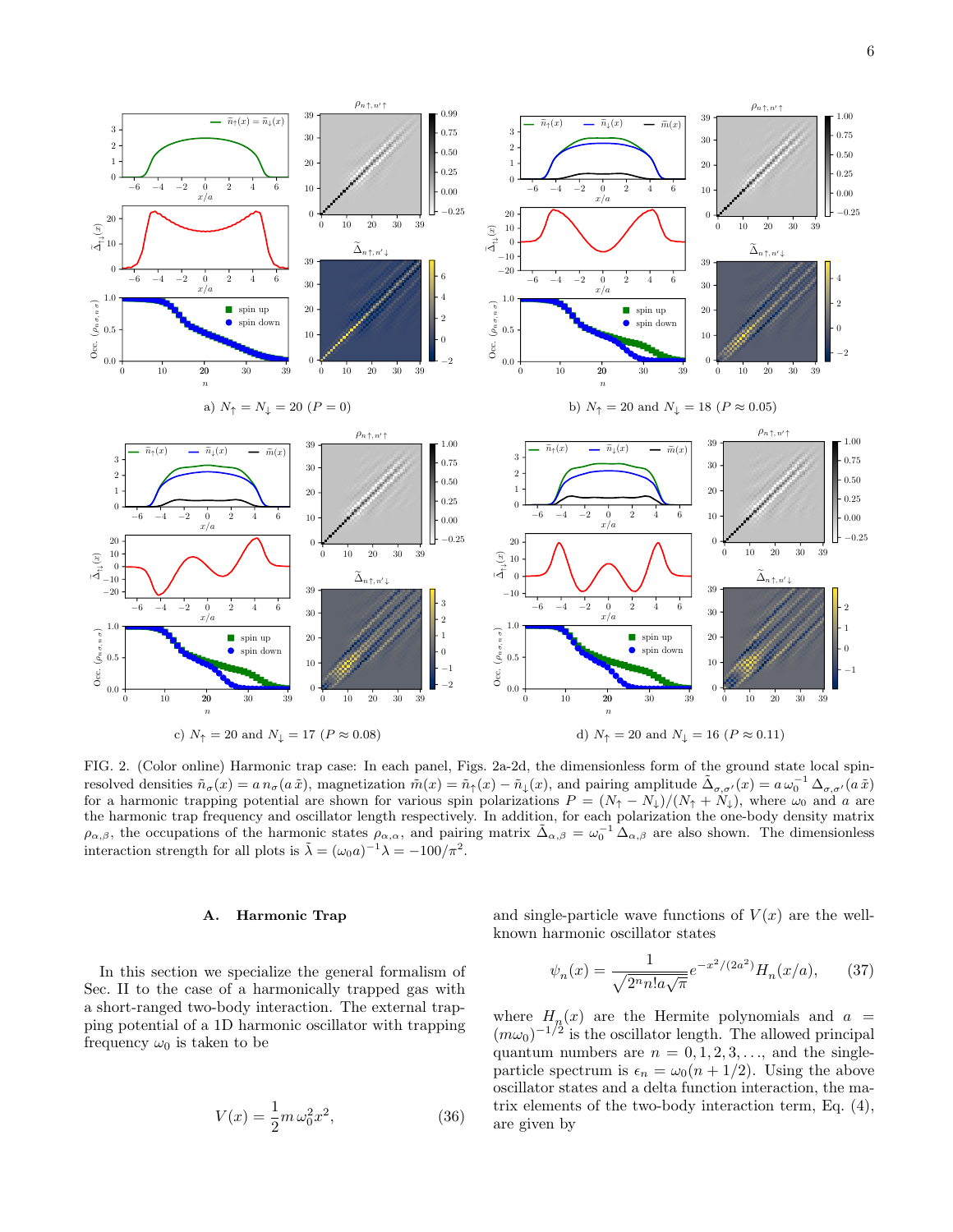$$
U_{n_1, n_2, n_3, n_4} = \lambda \int_{-\infty}^{0} dx \, \psi_{n_1}^*(x) \psi_{n_2}^*(x) \psi_{n_3}(x) \psi_{n_4}(x)
$$
  
= 
$$
\begin{cases} 0 & \text{if } 2M \text{ is odd} \\ \frac{\lambda}{\pi a} (-1)^{M - n_3 - n_1} 2^{-1/2} (n_1! n_2! n_3! n_4!)^{-1/2} \frac{\Gamma(M - n_2 + 1/2) \Gamma(M - n_4 + 1/2)}{\Gamma(M - n_2 - n_4 + 1/2)} \\ & \times {}_3F_2(-n_1, -n_3, -M + n_2 + n_4 + 1/2; -M + n_4 + 1/2, -M + n_2 + 1/2; 1) \end{cases} \text{ if } 2M \text{ is even,}
$$
(38)

where  $2M = n_1 + n_2 + n_3 + n_4$ ,  $\Gamma(x)$  is the standard gamma function, and  $_3F_2(a_1, a_2, a_3; b_1, b_2; z)$  is a hypergeometric function. In the evaluation of Eq. [\(38\)](#page-7-0) one needs to integrate the product of four Hermite polynomials times a Gaussian. This integral can be found in Ref. [55.](#page-11-8)

 $\infty$ 

The four panels of Fig. [2](#page-6-0) depict our results for the evolution of a harmonically trapped 1D Fermi gas for four different values of the total polarization  $P = (N_+ N_{\downarrow}$ )/( $N_{\uparrow} + N_{\downarrow}$ ) at fixed interaction strength. Each panel shows the local spin-resolved densities  $n_{\sigma}(x)$  (Eq. [\(27\)](#page-5-2)), the local magnetization  $m(x)$  (Eq. [\(28\)](#page-5-3)), the local pairing amplitude  $\Delta_{\sigma,\sigma'}(x)$  the one-body mode-resolved density matrix  $\rho_{\alpha,\beta}$  (Eq. [\(20\)](#page-4-8)), and the pairing matrix  $\Delta_{\alpha,\beta}$ (Eq. [\(26\)](#page-5-4)).

As we have discussed, our primary interest is how FFLO pairing correlations emerge with increasing P and how they would be reflected in the local densities. We start with the balanced case,  $P = 0$ , shown in Fig. [2a.](#page-6-2) We find a local density and pairing amplitude that are spatially inhomogeneous due to the imposed trapping potential, with shapes that are consistent with earlier work based on mean-field theory and Bethe ansatz [\[59\]](#page-11-9). Furthermore, the one-body density and pairing matrices are mostly diagonal in index space.

Figures [2b](#page-6-4)[-2d](#page-6-3) show the evolution of these system properties with increasing  $P$ , as homogenous pairing is interrupted by the imposed population imbalance. Consistent with early experiment and theory work [\[22\]](#page-10-7), we find the imposed population imbalance leads to a magnetized central region reflecting a magnetized core and balanced superfluid edges. With increasing  $P$ , the magnetized core increases in size until a critical polarization  $P_c$  is reached, beyond which the entire cloud is polarized. For the calculations presented here, we find that  $P_c$  lies between 0.11 and 0.14. This is in close agreement with experiments that find a  $P_c \sim 0.13$  and in qualitative agreement with BA+LDA, which predicts a  $P_c \sim 0.17$  [\[22\]](#page-10-7).

Figures [2b-](#page-6-4)[2d](#page-6-3) also show that the local pairing amplitude  $\Delta_{\uparrow\downarrow}(x)$  is oscillatory in real space in the imbalanced regime, qualitatively consistent with a LO-like pairing function. A key well-known property of the FFLO state is the prediction that the FFLO wave vector  $Q$  is proportional to the imbalance. Here, this is reflected in the

<span id="page-7-0"></span>fact that the number of nodes in  $\Delta_{\uparrow\downarrow}(x)$  increases with increasing P. In fact, for the results presented here the number of nodes is precisely  $N_{\uparrow} - N_{\downarrow}$ , since  $\Delta_{\uparrow\downarrow}(x)$  shows 2, 3, and 4 nodes in Figs. [2b-](#page-6-4)[2d,](#page-6-3) respectively. Thus, for each additional "unpaired" majority spin another node in the pairing function is created.

Thus, our results confirm the expectation of an FFLO phase of harmonically-trapped 1D imbalanced Fermi gases, with nodes in the local pairing amplitude. Our next question is how these nodes are reflected in the principal observable in cold atom experiments, i.e., the local atom densities. Unfortunately, as seen in Figs. [2b-](#page-6-4)[2d,](#page-6-3) the location of the nodes is only weakly reflected in the local densities and magnetization. Even if these small oscillations in the magnetization could be measured, providing a possible signature of the FFLO phase in experiments, we must recall that our results are for the ground state. Finite temperature effects would most certainly suppress these small oscillations even further, making them likely undetectable [\[35\]](#page-10-22) via a direct imaging of the density. Extending these results to finite temperature [\[56\]](#page-11-10) will be left for future work.

The nontrivial off-diagonal values seen in the one-body density matrix  $\rho_{\alpha,\beta}$  and the pairing matrix  $\Delta_{\alpha,\beta}$  signify scattering from the Hartree potential, and more importantly they indicate the fact that the canonically paired states are not simple pairs of harmonic oscillator states, i.e.,  $\Delta_{n,n'} \not\propto \langle \hat{a}_{n\uparrow} \hat{a}_{n\downarrow} \rangle \delta_{n,n'}$ . But by the Bloch-Messiah-Zumino theorem [\[57,](#page-11-11) [58\]](#page-11-12) a transformation exists that can bring both  $\rho_{\alpha,\beta}$  and  $\kappa_{\alpha,\beta}$  into diagonal and canonical form respectively. Thus the Copper paired states can be represented as a linear combination of many harmonic states. Furthermore, with increasing polarization, the off-diagonal spectral weight increases, with no clearly discernible pattern. The nontrivial occupation probabilities  $\rho_{\alpha,\alpha}$  of the oscillator states is also indicative of an unusual pairing solution.

## B. Hard-Wall Trap

In this section we turn our attention to the case of a hard-wall or "box" shaped trap in one spatial dimension, characterized by the following single-particle potential for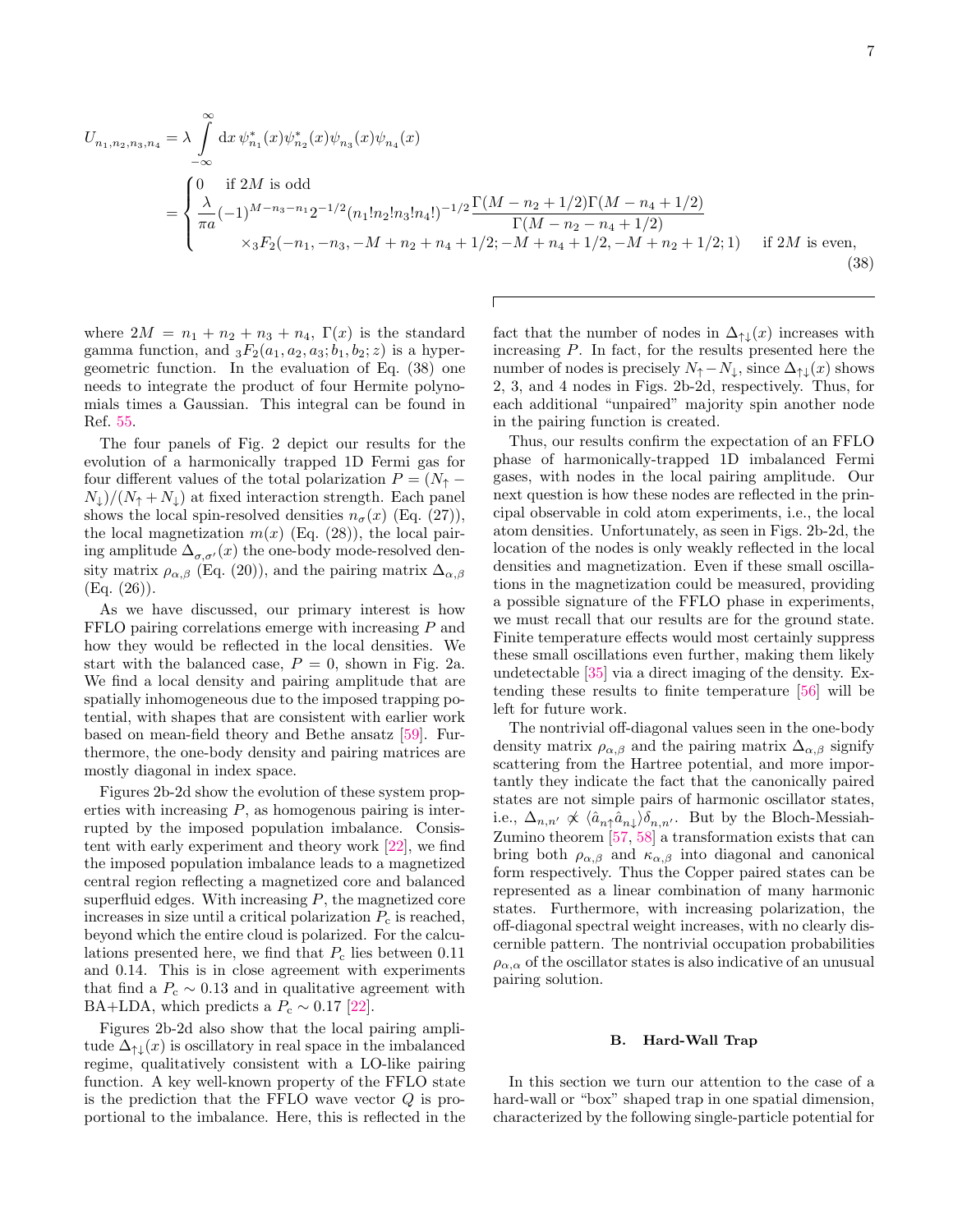

<span id="page-8-4"></span><span id="page-8-0"></span>FIG. 3. (Color online) Hard-wall case: In each panel (a-d), the dimensionless form of the ground state local spin-resolved densities  $\tilde{n}_{\sigma}(x) = L n_{\sigma}(L\tilde{x})$ , magnetization  $\tilde{m}(x) = \tilde{n}_{\uparrow}(x) - \tilde{n}_{\downarrow}(x)$ , and pairing amplitude  $\tilde{\Delta}_{\sigma,\sigma'}(x) = L \varepsilon^{-1} \Delta_{\sigma,\sigma'}(L\tilde{x})$  for a hard-wall trapping potential are shown for various spin imbalances  $P = (N_{\uparrow} - N_{\downarrow})/(N_{\uparrow} + N_{\downarrow})$ , where  $\varepsilon = \pi^2/(2mL^2)$ , and L is the box length. In addition for each polarization the one-body density matrix  $\rho_{\alpha,\beta}$  and pairing matrix  $\tilde{\Delta}_{\alpha,\beta} = \varepsilon^{-1} \Delta_{\alpha,\beta}$  are also shown. The dimensionless interaction strength for all plots is  $\tilde{\lambda} = (\varepsilon L)^{-1} \lambda = -200/\pi^2$ .

a 1D infinite square well of width L:

<span id="page-8-3"></span><span id="page-8-2"></span>tional

<span id="page-8-1"></span>
$$
V(x) = \begin{cases} 0 & \text{for } 0 \le x \le L \\ \infty & \text{otherwise.} \end{cases}
$$
 (39)

The single-particle spectrum of the well is

$$
\epsilon_n = \frac{\pi^2}{2mL^2} n^2 \equiv \varepsilon n^2,\tag{40}
$$

where  $\varepsilon = \pi^2/(2mL^2)$ , which has units of energy  $(\hbar = 1)$ . Numerical results for this system will be shown using  $\varepsilon$ for an energy scale and L for length. The single-particle states for the potential given by Eq. [\(39\)](#page-8-1) are the conven-

$$
\psi_n(x) = \begin{cases} \sqrt{\frac{2}{L}} \sin(k_n x) & \text{for } 0 \le x \le L \\ 0 & \text{otherwise,} \end{cases}
$$
(41)

where  $k_n = \pi n/L$  with  $n = 1, 2, 3, 4, \ldots$  For a shortrange interaction,  $U(x - x') = \lambda \delta(x - x')$ , the matrix elements of the two-body interaction term, Eq. [\(4\)](#page-3-2), are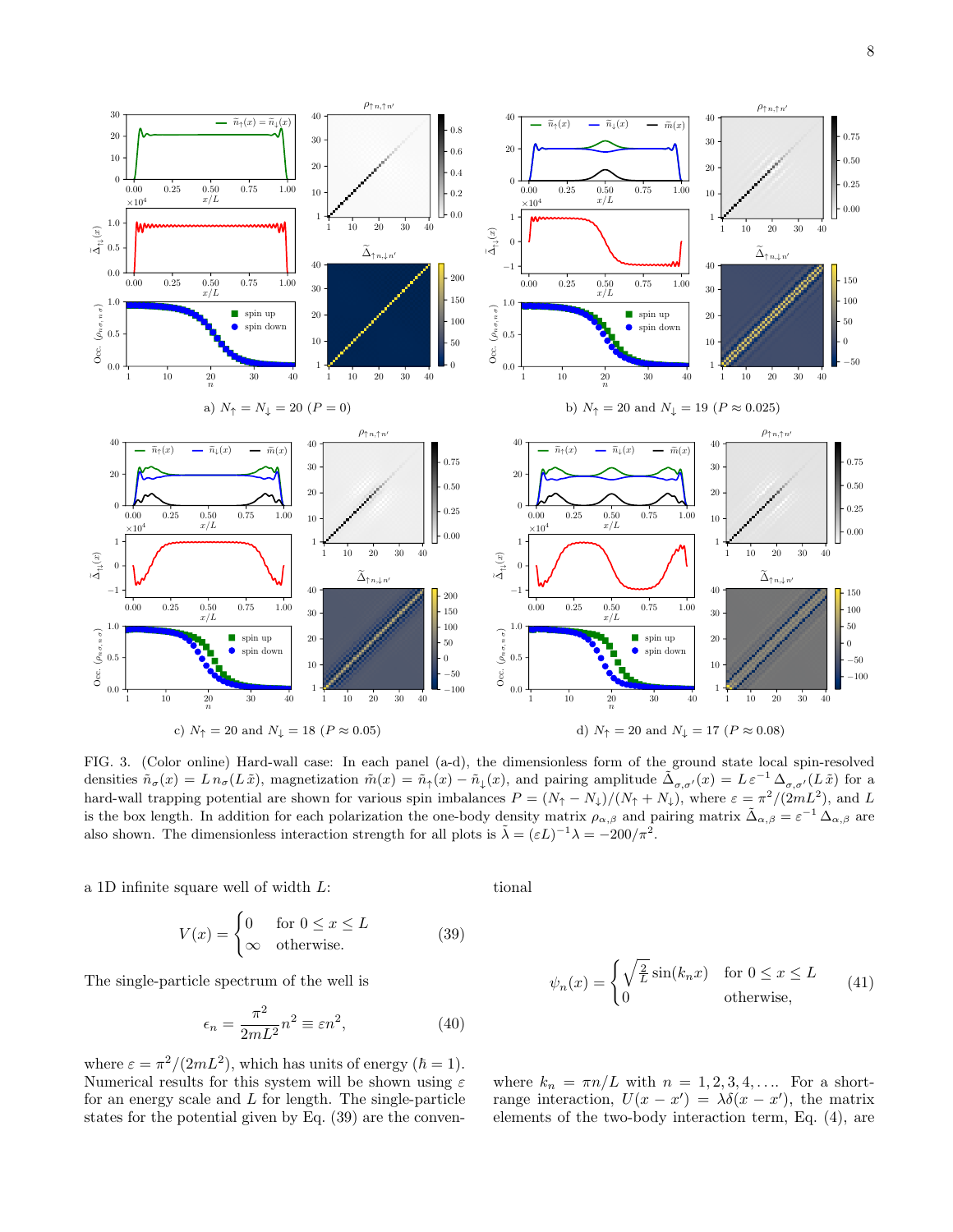then

$$
U_{n_1, n_2, n_3, n_4} = \lambda \int_0^L dx \, \psi_{n_1}^*(x) \psi_{n_2}^*(x) \psi_{n_3}(x) \psi_{n_4}(x),
$$
  
= 
$$
\frac{\lambda}{4L} \sum_{\substack{\varepsilon_1, \varepsilon_2 = \pm \\ \varepsilon_3, \varepsilon_4 = \pm}} \varepsilon_1 \varepsilon_2 \varepsilon_3 \varepsilon_4 I(\varepsilon_1 n_1 + \varepsilon_2 n_2 + \varepsilon_3 n_3 + \varepsilon_4 n_4),
$$
 (42)

where  $I(n)$  acts like a Kronecker delta function:

<span id="page-9-1"></span>
$$
I(n) = \begin{cases} 1, & \text{if } n = 0 \\ 0, & \text{if } n \neq 0. \end{cases}
$$
 (43)

Our results for the hard-wall case are shown in Fig. [3,](#page-8-0) where we show the same system properties as in Fig. [2](#page-6-0) for four values of the imposed polarization P. Starting with panel (a),  $P = 0$ , we find essentially homogeneous results for the local density and local pairing amplitude, except for small oscillations near the box edge. Our results for the mode resolved one-body density matrix and pairing matrix of this balanced 1D gas are approximately diagonal, with no unusual structure.

Figures [3b-](#page-8-2)[3d](#page-8-3) show the fate of this balanced superfluid state under an imposed population imbalance. As in the case of a harmonically trapped gas, such an imbalance leads to a spatially oscillating pair amplitude  $\Delta_{\sigma,\sigma'}(x)$ , with the number of nodes in the cloud interior being again proportional to  $N_{\uparrow} - N_{\perp}$  and given by 1, 2, 3 in Figs. [3b,](#page-8-2) [3c,](#page-8-4) and [3d](#page-8-3) respectively. (In this counting we are ignoring the nodes of  $\Delta_{\sigma,\sigma'}(x)$  at the edges of the box.)

Although the local pairing in the FFLO state is qualitatively similar to the harmonic case, the reflection of this state in the local atom densities is strikingly different. Indeed, Figs. [3b](#page-8-2)[-3d](#page-8-3) show relatively narrow peaks in the local density of spin-↑ atoms (and corresponding small dips in the local spin-↓ density) located spatially near the nodes in  $\Delta_{\sigma,\sigma'}(x)$ .

Another key difference relative to the harmonic case is that the local magnetization does not exhibit a central polarized region. Instead, the magnetized regions are localized near the nodes of pairing amplitude, with nearzero net magnetization between the nodes. Indeed, this FFLO state can be interpreted in terms of well-formed domain walls in the pairing amplitude, with excess spins- ↑ congregating near the nodes, providing a robust signature of the FFLO phase of a 1D imbalanced gas in a box trap.

Like the harmonic potential, the mode-resolved onebody density  $\rho_{\alpha,\beta}$  and pairing  $\Delta_{\alpha,\beta}$  matrices process small but nontrivial off-diagonal spectral weight. Again, this implies that the Cooper pairs of the system are a combination of many single-particle states.

Although the off-diagonal terms of  $\rho_{\alpha,\beta}$  are small, these terms are ultimately responsible for the FFLO modulation seen in the density. For example, if the density matrix was diagonal,  $\rho_{\alpha,\beta} \propto \delta_{\alpha,\beta}$ , then the local density

(Eq. [\(27\)](#page-5-2)), would reduce to  $n_{\sigma}(x) = \sum_{n} |\psi_n(x)|^2 \rho_{n\sigma,n\sigma}$ . Then from Fig. [3](#page-8-0) one can see that the occupations probabilities  $\rho_{n\sigma,n\sigma}$  are qualitatively similar to what one would expect to see for a non-interacting Fermi gas at some non-zero temperature; thus the density would simply resemble a non-interacting system at a finite temperature and be devoid of any FFLO oscillations.

In this geometry, the off-diagonal terms of the pairing matrix also have a much clearer physical interpretation: the states  $n$  and  $n'$  that are generally the most strongly paired are those that differ by the particle number imbalance. For example, when  $N_{\uparrow} - N_{\downarrow} = 3$ , shown in Fig. [3d,](#page-8-3) the states labeled by  $n = n' \pm 3$  show the strongest correlations. This implies that under an imbalance, a majority spin in state  $n$  tends to most strongly pair with a minority spin in state  $n' = n - (N_{\uparrow} - N_{\downarrow})$ . This is in agreement with the ansatz put-forth by the present authors in Ref. [\[33\]](#page-10-15) for a harmonic trap. Here, one imagines that a majority spin at its Femi surface  $\epsilon_{N_{\uparrow}}^{\rm F}$  will form a pair with a minority spin on the other Fermi surface  $\epsilon_{N_\downarrow}^\mathrm{F}$  .

#### <span id="page-9-0"></span>IV. DISCUSSION AND CONCLUSIONS

The HFB ground state  $|\Phi\rangle$ , which is also the vacuum state of the generalized Bogoliubov quasi-particles  $|\Phi\rangle = \prod_{\alpha} \hat{\gamma}_{\alpha} |\text{vac}\rangle$ , can also be, by Thouless's theorem [\[44\]](#page-10-20), expressed as

$$
|\Phi\rangle \propto \exp\left(\frac{1}{2}\sum_{\alpha,\beta} Z_{\alpha,\beta} \hat{a}_{\alpha}^{\dagger} \hat{a}_{\beta}^{\dagger}\right) |\text{vac}\rangle, \tag{44}
$$

where  $\boldsymbol{Z} = (\boldsymbol{V}\boldsymbol{U}^{-1})^{\dagger} = (\boldsymbol{\rho}\boldsymbol{\kappa}^{-1})^{\dagger}$  is an anti-symmetric matrix that gives the probability amplitude of creating a Copper pair comprised of states  $\alpha$  and  $\beta$ . Thus in generality state  $\alpha$  could form Cooper pairs with many other states, instead of only a single one, as is assumed in the standard BCS wave function, and therefore in the presence of a population imbalance all atoms can still take part in the superfluid state. For the trapped and imbalanced systems considered here, we have found that it is vitally important to account for all possible pairing Hartree-Fock correlations, especially in the harmonic system.

Our analysis shows that while both harmonic and boxshaped traps can host FFLO-like states in the 1D regime, the signature of this state in the harmonic case in the local density is extremely weak and probably unobservable in a real experiment at nonzero temperature. This suggests a competition between the spatial variation of the FFLO state and the slowly-varying potential of the harmonic trap. For the case of a 1D box-shaped trap, however, our results show a striking signature of the FFLO phase in the density profile, indicating that spin-sensitive measurements will be able to discern this exotic state.

Future work will involve generalizing these results to non-zero temperature, which would involve solving a gen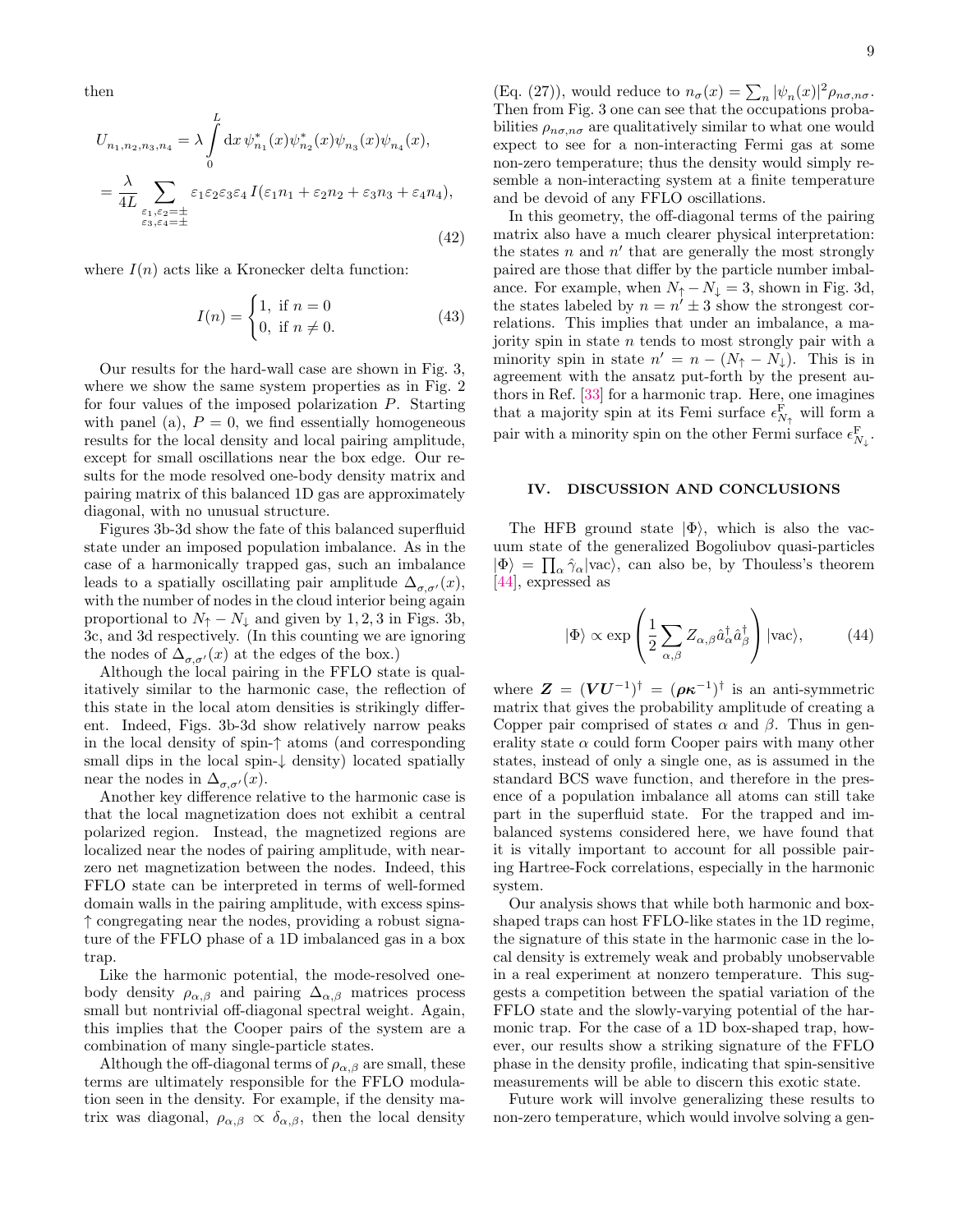eralized gap equation for the quasi-particle energy spectrum. This will be essential to determine whether the sharp signatures of the FFLO state in the box trap survive nonzero temperature. Additional future work will extend this formalism to higher dimensions to more generally understand how the spatial profile of the confining potential affects the FFLO phase of an imbalanced Fermi gas and its observability in experimental observables such

- <span id="page-10-0"></span>[1] J. Bardeen, L. N. Cooper, and J. R. Schrieffer, Phys. Rev. 108, 1175 (1957).
- <span id="page-10-1"></span>[2] A. M. Clogston, Phys. Rev. Lett. 9, 266 (1962).
- <span id="page-10-2"></span>[3] B. S. Chandrasekhar, Appl. Phys. Lett. 1, 7 (1962).
- <span id="page-10-3"></span>[4] P. Fulde and R. A. Ferrell, Phys. Rev. **135**, A550 (1964).
- <span id="page-10-4"></span>[5] A. I. Larkin and Yu. N. Ovchinnikov, Zh. Eksp. Teor. Fiz. 47, 1136 (1964) [Sov. Phys. JETP 20, 762 (1965)].
- <span id="page-10-5"></span>[6] M. W. Zwierlein in Novel Superfluids Vol. 2, K. H. Bennemann and J. B. Ketterson (Eds.), Oxford University Press, Oxford, (2014).
- <span id="page-10-6"></span>[7] M. W. Zwierlein, A. Schirotzek, C.H. Schunck, and W. Ketterle, Science 311, 492 (2006).
- [8] G. B. Partridge, W. Li, R. I. Kamar, Y.-A. Liao, R. G. Hulet, Science 311, 503 (2006).
- [9] Y. Shin, M. W. Zwierlein, C. H. Schunck, A. Schirotzek, W. Ketterle, Phys. Rev. Lett. **97**, 030401 (2006).
- [10] G. B. Partridge, W. Li, Y. A. Liao, R. G. Hulet, M. Haque, and H. T. C. Stoof, Phys. Rev. Lett. 97, 190407 (2006).
- [11] N. Navon, S. Nascimbéne, F. Chevy, and C. Salomon, Science 328, 729 (2010).
- [12] B. A. Olsen, M. C. Revelle, J.A. Fry, D. E. Sheehy, and R. G. Hulet, Phys. Rev. A 92, 053631 (2015).
- [13] M. C. Revelle, J. A. Fry, B. A. Olsen, and R. G. Hulet, Phys. Rev. Lett. 117, 235301 (2016).
- [14] A. T. Sommer, L. W. Cheuk, M. J. H. Ku, W. S. Bakr, and M. W. Zwierlein, Phys. Rev. Lett. 108, 045302 (2012).
- [15] Y. Zhang, W. Ong, I. Arakelyan, and J. E. Thomas, Phys. Rev. Lett. 108, 235302 (2012).
- [16] M. G. Ries, A. N. Wenz, G. Zürn, L. Bayha, I. Boettcher, D. Kedar, P.A. Murthy, M. Neidig, T. Lompe, and S. Jochim, Phys. Rev. Lett. 114, 230401 (2015).
- [17] P. A. Murthy, I. Boettcher, L. Bayha, M. Holzmann, D. Kedar, M. Neidig, M. G. Ries, A.N. Wenz, G. Zürn, and S. Jochim, Phys. Rev. Lett. 115, 010401 (2015).
- [18] I. Boettcher, L. Bayha, D. Kedar, P. A. Murthy, M. Neidig, M. G. Ries, A. N. Wenz, G. Zürn, S. Jochim, and T. Enss, Phys. Rev. Lett. 116, 045303 (2016).
- [19] K. Fenech, P. Dyke, T. Peppler, M. G. Lingham, S. Hoinka, H. Hu, and C. J. Vale, Phys. Rev. Lett. 116, 045302 (2016).
- [20] C. Cheng, J. Kangara, I. Arakelyan, and J. E. Thomas, Phys. Rev. A 94, 031606(R) (2016).
- [21] D. Mitra, P. T. Brown, P. Schauß, S.S. Kondov, and W. S. Bakr, Phys. Rev. Lett. 117, 093601 (2016).
- <span id="page-10-7"></span>[22] Y. Liao, A. S. Rittner, T. Paprotta, W. Li, G. B. Partidge, R. G. Hulet, S. K. Baur, and E. J. Mueller, Nature 467, 567 (2010).

as the local density.

## ACKNOWLEDGMENTS

KRP would like the thank Georgia Southern University for generous startup funding, which contributed to this work.

- <span id="page-10-8"></span>[23] H. Mayaffre, S. Krämer, M. Horvatić, C. Berthier, K. Miyagawa, K. Kanoda, and V. F. Mitrović, Nature Phys. 10, 928 (2014).
- <span id="page-10-9"></span>[24] J. C. Prestigiacomo, T. J. Liu, and P. W. Adams, Phys. Rev. B 90, 184519 (2014).
- <span id="page-10-10"></span>[25] D.E. Sheehy and L. Radzihovsky, Phys. Rev. Lett. 96, 060401 (2006).
- [26] M.M. Parish, F.M. Marchetti, A. Lamacraft, B.D. Simons, Nat. Phys. 3, 124 (2007).
- <span id="page-10-11"></span>[27] D.E. Sheehy and L. Radzihovsky, Ann. of Phys. 322, 1790 (2007).
- <span id="page-10-12"></span>[28] G. Orso, Phys. Rev. Lett. 98, 070402 (2007).
- <span id="page-10-13"></span>[29] H. Hu, X.-J. Liu, and P. D. Drummond, Phys. Rev. Lett. 98, 070403 (2007).
- [30] P. Kakashvili and C. J. Bolech, Phys. Rev. A 79, 041603 (2009).
- [31] E. Zhao, X.-W. Guan, W. V. Liu, M. T. Batchelor, and M. Oshikawa, Phys. Rev. Lett. 103, 140404 (2009).
- <span id="page-10-14"></span>[32] X.-W. Guan, M. T. Batchelor, and C. Lee, Rev. Mod. Phys. 85, 1633 (2013).
- <span id="page-10-15"></span>[33] K. Patton, D. M. Gautreau, S. Kudla, and D. E. Sheehy, Phys. Rev. A 95, 063623 (2017).
- <span id="page-10-16"></span>[34] X.-J. Liu, H. Hu, and P. D. Drummond, Phys. Rev. A 76, 043605 (2007).
- <span id="page-10-22"></span>[35] X.-J. Liu, H. Hu, and P. D. Drummond, Phys. Rev. A 78, 023601 (2008).
- [36] H. Lu, L. O. Baksmaty, C. J. Bolech, and H. Pu, Phys. Rev. Lett. 108, 225302 (2012).
- <span id="page-10-17"></span>[37] K. Sun and C. J. Bolech, Phys. Rev. A 85, 051607 (2012).
- <span id="page-10-18"></span>[38] A. E. Feiguin and F. Heidrich-Meisner, Phys. Rev. B 76, 220508 (2007).
- [39] M. Rizzi, M. Polini, M. A. Cazalilla, M. R. Bakhtiari, M. P. Tosi, and R. Fazio, Phys. Rev. B 77, 245105 (2008).
- [40] M. Tezuka and M. Ueda, Phys. Rev. Lett. 100, 110403 (2008).
- [41] M. R. Bakhtiari, M. J. Leskinen, and P. Törmä, Phys. Rev. Lett. 101, 120404 (2008).
- [42] R. A. Molina, J. Dukelsky, and P. Schmitteckert, Phys. Rev. Lett. 102, 168901 (2009).
- <span id="page-10-19"></span>[43] G. G. Batrouni, M. H. Huntley, V. G. Rousseau, and R. T. Scalettar, Phys. Rev. Lett. 100, 116405 (2008).
- <span id="page-10-20"></span>[44] R. Ring and P. Schuck, The Nuclear Many-Body Problem, Springer-Verlag, Berlin, (1980).
- [45] A. L. Goodman in Advances In Nuclear Physics Vol. 11, J. W. Negele and E. Vogt (Eds.), Plenum Press, New York-London, (1979).
- [46] Y. El Bassem and M. Oulne, Nuclear Physics A 957, 22 (2017).
- <span id="page-10-21"></span>[47] J. Dukelsky, G. G. Dussel, and N. M. Sofia, J. Phys. G: Nucl. Phys. 11, L91 (1985).